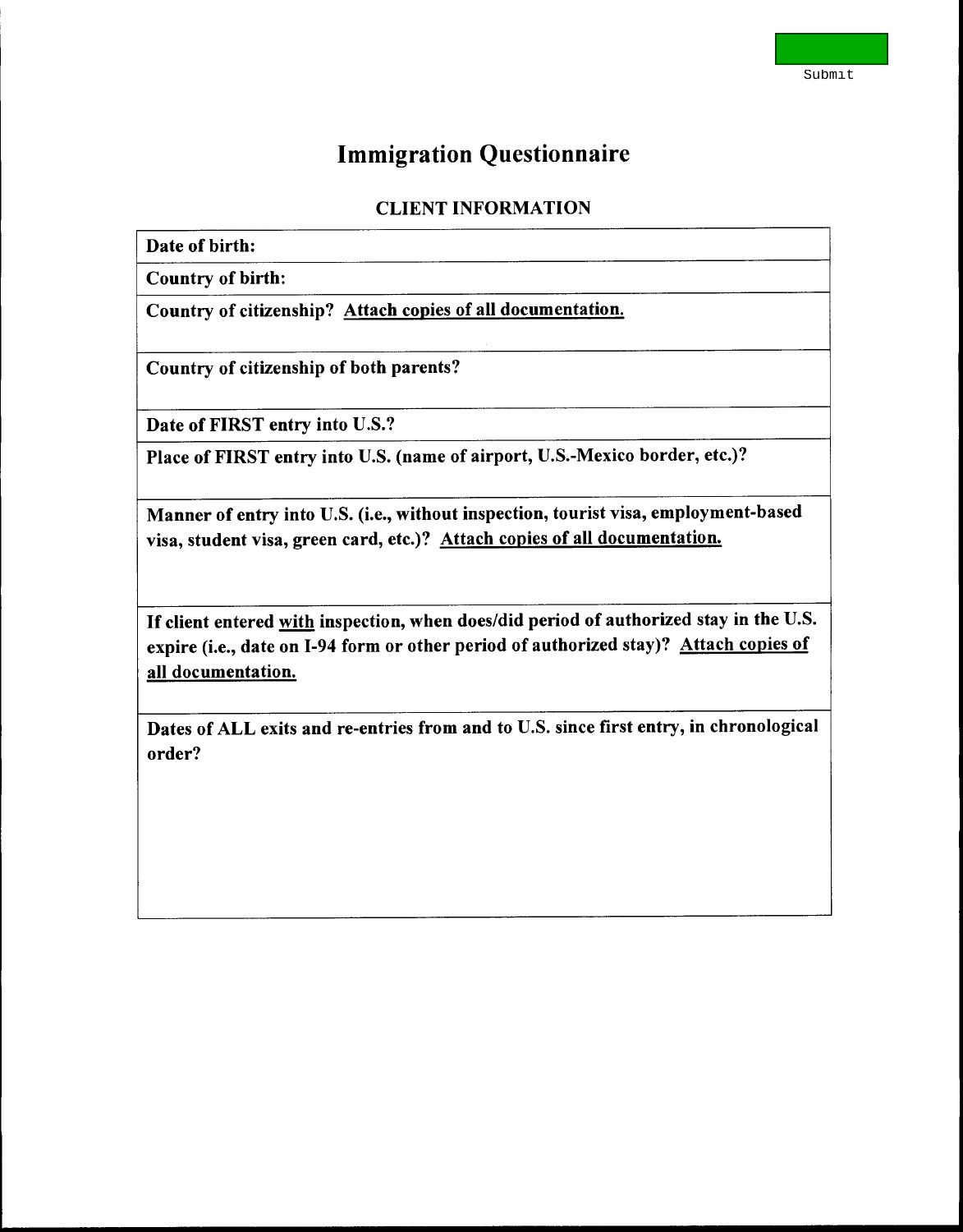**Manner of EACH re-entry into the U.S. listed in the previous box? Attach copies of all documentation.** 

**What is client's current immigration status (permanent resident, student, refugee, TPS recipient, asylee, over-stay, no status, etc.)? Attach copies of all documentation.** 

**Does client have an employment authorization document ("EAD")? If yes, what is the expiration date and category on the EAD? Attach copy of any EAD in client's**  possession.

**Is client married? If yes, when? What is spouse's immigration status?** 

**Does client have any children? If yes, dates of birth of each child and immigration status of each child.** 

**Has client ever filed any application with Immigration? If so, what type of application, when was it filed, and what was the result of the application? Attach copies of any documentation.**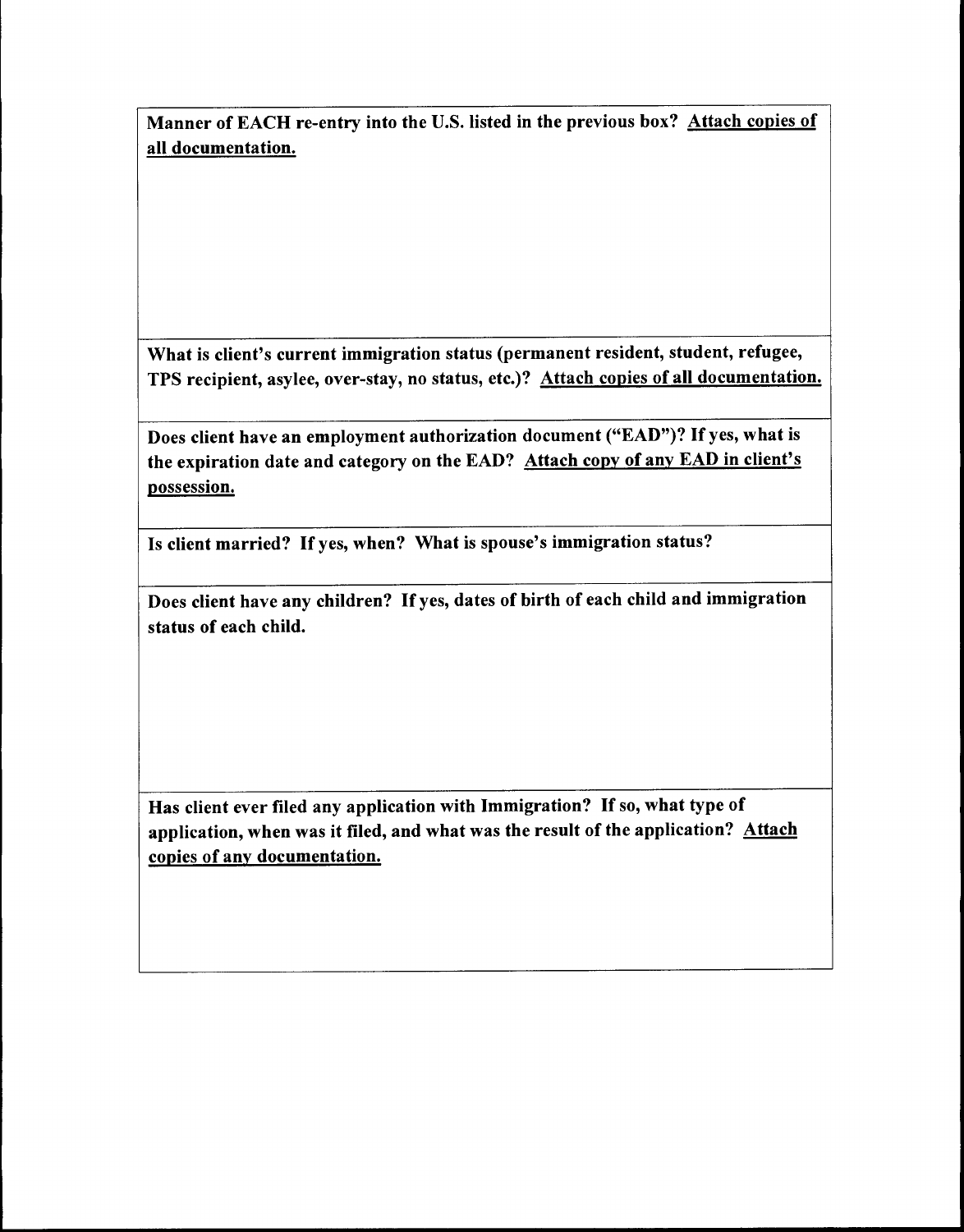**Has client ever been detained by Immigration or in removal proceedings? If so, give dates and details. Attach copies of any documentation.** 

**Has client ever been caught or detained by Immigration at the border and returned to his or her home country? If yes, when? What exactly happened? Attach copies of any documentation.** 

**List (1) ALL crimes client has been charged with or convicted of, (2) the dates of each act resulting in charges and/or convictions, and (3) the final disposition of each charge or conviction. Please include statute numbers. Include all foreign convictions. Attach copies of all documentation.** 

**List all statutes under which client currently is charged.** 

**List all statutes to which client is contemplating pleading guilty.**